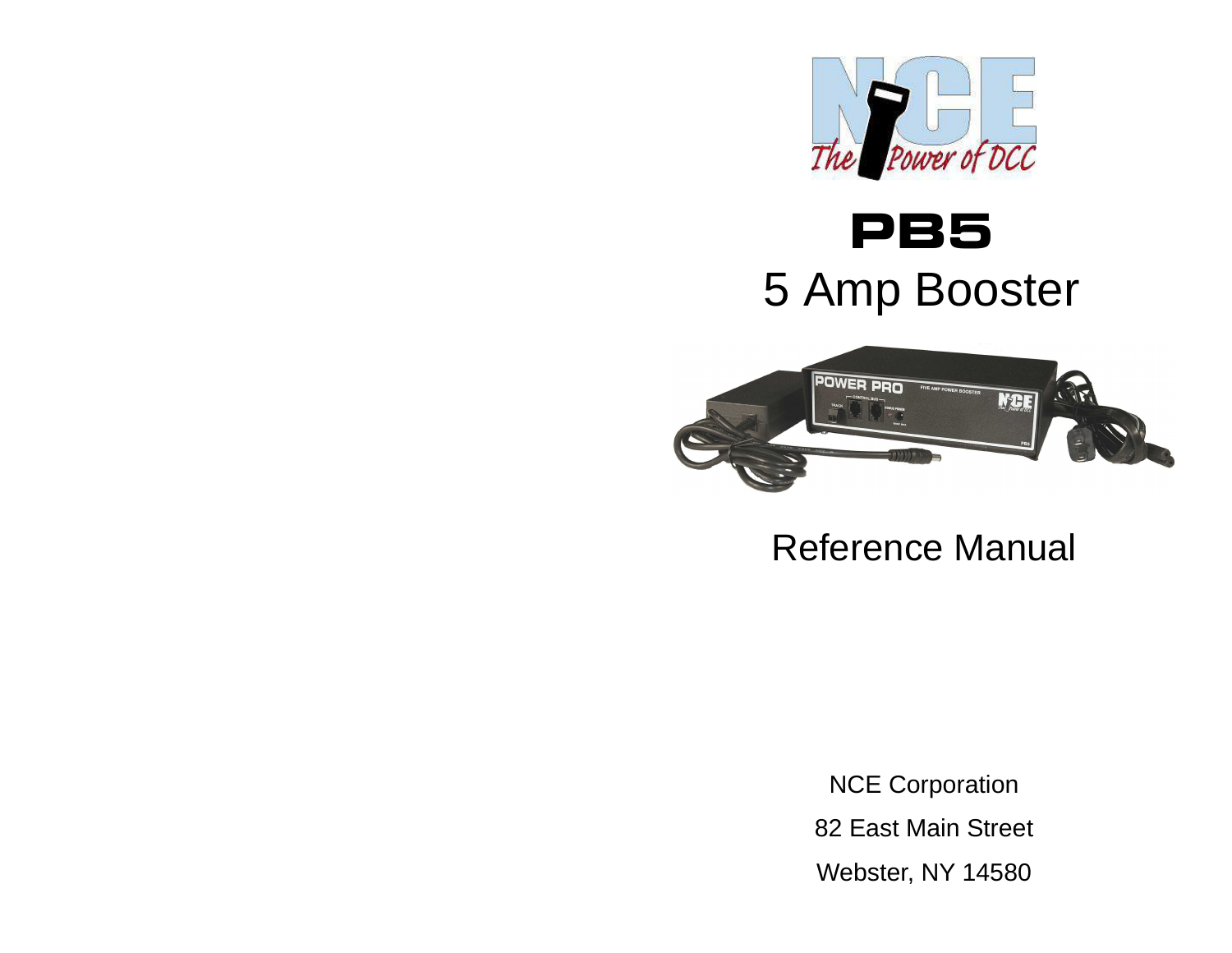#### **PRODUCT MANUAL FOR PB5 5 AMP BOOSTER**

#### **PREFACE**

 This manual provides information pertaining to the installation and operation of the PB5 BOOSTER only.

### **COMPONENTS**

The PB5 comes supplied as follows:

- 1 Black box labeled Five Amp Power Booster in the upper center and PB5 in the lower, right corner.
- 1 1 foot cable with modular telephone plugs on both ends.

Each plug has four gold-plated contacts. This is the control bus cable. For the technically inclined, this is a 4wire cable with RJ-H connectors.

- 1 Track Connector Plug
- 1 DC Power Supply with additional 25%, 30 sec. Surge capability.
- 1 PB5 Manual.

NCE makes no warranty or representation, expressed, implied or statutory with respect to its products or the contents or use of this documentation and accompanying software and specifically disclaims its quality, performance, merchantability, or fitness for any particular purpose. NCE reserves the right to revise or update its products, software,or documentation without obligation to notify any individual or entity. Please contact the Warranty Center for specific shipping instructions and anyservice charges before returning any product for service. Address all inquiries to:

**NCE Warranty Center82 East Main Street Webster, New York 14580Phone: 585-265-0230 Fax: 585-265-0234**

### **FCC Statement**

 This NCE product complies with the limits for a Class B digital device, pursuant to Part 15 of the FCC rules. These limits are designed to provide reasonable protectionagainst harmful interference in a residential installation. This equipment generates, uses and can radiate radio frequency energy and, if not installed and used accordingto the instructions, may cause harmful interference to radio communications. However, there is no guarantee that interference will not occur in a particular installation. Keep in mind that by FCC rules, **all** electronic equipment must accept any interference, including interference that may cause undesired operation. If this equipment does cause harmful interference to radio, or television reception, which isfound by turning the equipment off and on, the user is encouraged to correct theinterference by one or more of the following measures:

- ПE Reorient or relocate the receiving antenna
- $\cup$  . Increase the separation between the equipment and the device
- $\Box\Box$ Connect the equipment to an outlet other than the receiver's
- UL. Consult a dealer or an experienced radio/TV technician for assistance

#### **About NCE**

 NCE has been manufacturing DCC Products on an OEM basis since 1993. Originallywe offered only "chip sets" that contained software enabling other DCC manufacturers to build DCC systems. As time went on some of those manufacturersasked us to first supply partial assemblies then complete assemblies in addition tothe chip sets. This has helped NCE to grow into a full time electronic design and manufacturing firm devoted entirely to the development and sale of products for the control of model railroads. We build an amazing array of products for both our owncustomers and other DCC manufacturers. We keep labor costs low by utilizingmodern automated robotic assembly for most products. Our product designer is Jim Scorse. Jim models the Erie Railroad in O-Scale and has a long history in model railroading. He has numerous patents in the area of digital imaging, video and computer network data communications over noisy channels. Jimis active in the Layout Design SIG as well as 30 years with the "Tuesday Night Gang", (round robin model railroad club) and is probably one of the only active modelrailroaders among all the DCC manufacturers.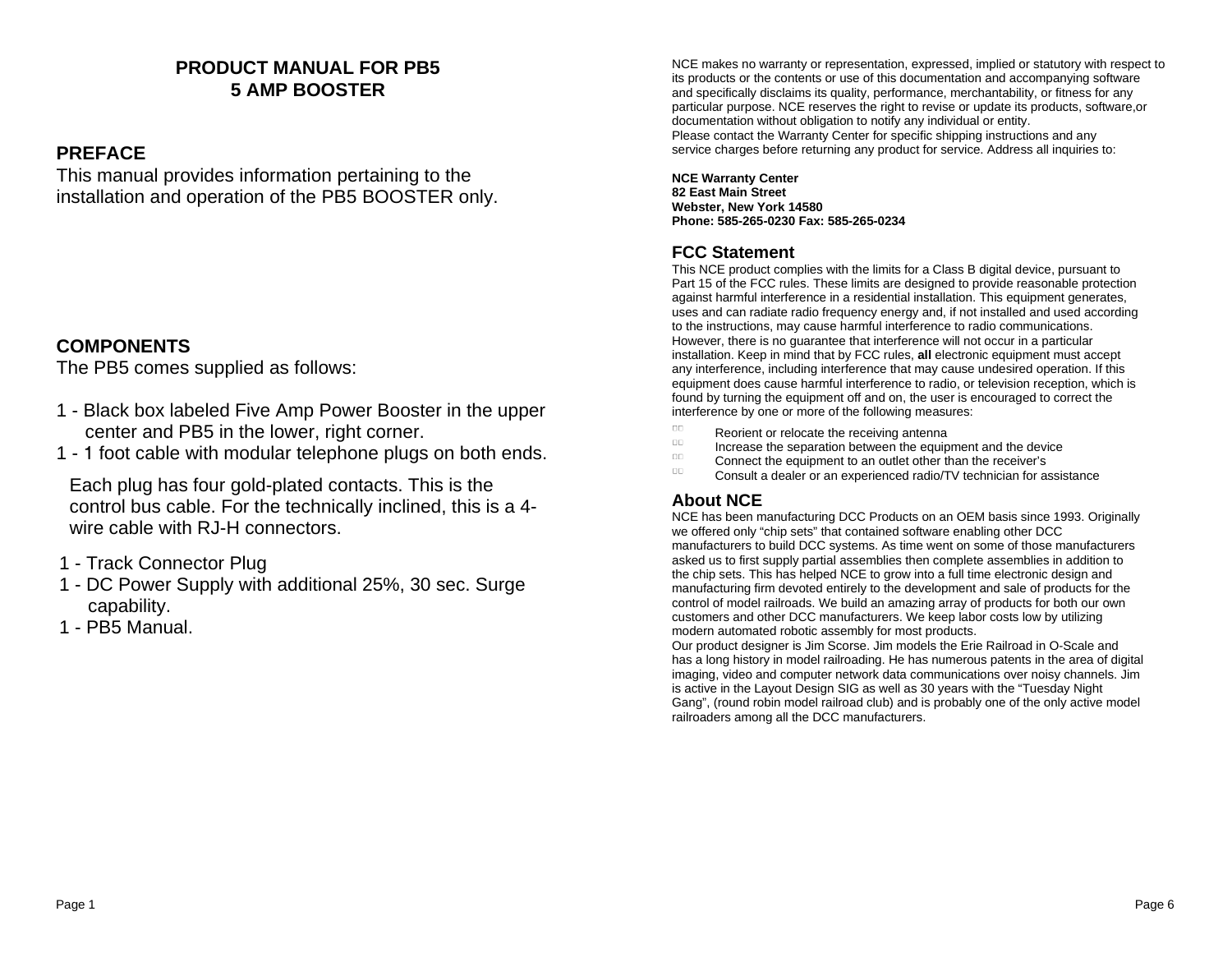## **WIRING TO A DIGITRAX SYSTEM**

 This wiring diagram is provided for the operators that wish to add an NCE power booster to their existing DIGITRAX system. This cable splicing is required to the first DB100/DB150 only. Always leave the "Ground to Sync"



**Connection from Lenz command station to NCE booster**

Jumper installed.

#### **Copyright & Trademarks**

 Copyright © 2015 NCE Corporation. The identifying product terms Power Cab<sub>TM</sub>, PH-Pro<sub>TM</sub>, ProCab<sub>TM</sub>, and SmartCab<sub>TM</sub> are trademarks of NCE Corporation. The look and feel of this software and its interaction with the user through the ProCab orPower Cab is copyright NCE Corporation. The distinctive shape of the ProCabm with LCD and/or thumbwheel is a trademark of NCE Corporation. Digitrax® is a registered trademark of Digitrax® Inc. All other non-NCE brands and product names mentionedare likely to be trademarks or registered trademarks of their respected companies.

#### **Limited Warranty**

 NCE guarantees that every NCEDCC System is free from physical defects in material and workmanship for a period of 1 year. Within the first year full repair or replacement will be made to the original purchaser of any item that has failed due to manufacturer defect. Should the item no longer be produced and the item not repairable a similar item will be substituted at the manufacturer's discretion. The customer pays only shipping to the NCE Warranty Center. Please save your original receipt as a photocopy of it may be requested. NCE returns the items UPS ground unless other arrangements are made in advance. After the first year a fair and reasonable service charge may be placed on each failed item returned for repair. Should the item no longer be produced and the item not repairable a similar item will be substituted at the manufacturer's discretion. The customer pays shipping to and from the NCE Warranty Center. This warranty is not valid if the customer has intentionally misused, miswired, performed any unauthorized alterations to the product or removed any product protection devices (such as heat shrink wrapping from decoders). In this case a service charge will be applied for all repairs and replacements. To protect the warranty, please contact the Warranty Center for authorization prior to altering any product. In no event will NCE's liability exceed the price paid for the product from direct, indirect, special, incidental or consequential damages resulting from the use of the product, it's accompanying software or its documentation.

## **CONNECTIONS, CONTROLS and INDICATORS**



Starting at the left side of the front panel, each terminal, socket, switch and indicator is explained below:

## **TRACK TERMINALS:**

The screw terminals of the black connector are designed to accept wires up to #14 AWG (2mm). Insulation should be stripped back 1/4 inch (6mm). Only stranded wire should be used. Do not tin the wires to prevent fraying. If solid wire is



used for track power, make a splice joint to stranded wire at some convenient place. Only stranded wire should enter the terminal for reliable contact.

 Wires from these terminals go to the track. If more than one booster is connected to the layout, be sure the left track terminal on all boosters is consistently wired to the same rail.This will ensure you have the same "phase" as you cross power district boundaries. Always use wire of sufficient gauge (#18 minimum) to connect to the layout. Power "drops" of #24 or #22 wire to a larger wire bus under the track are fine as long as the length of each drop to the main